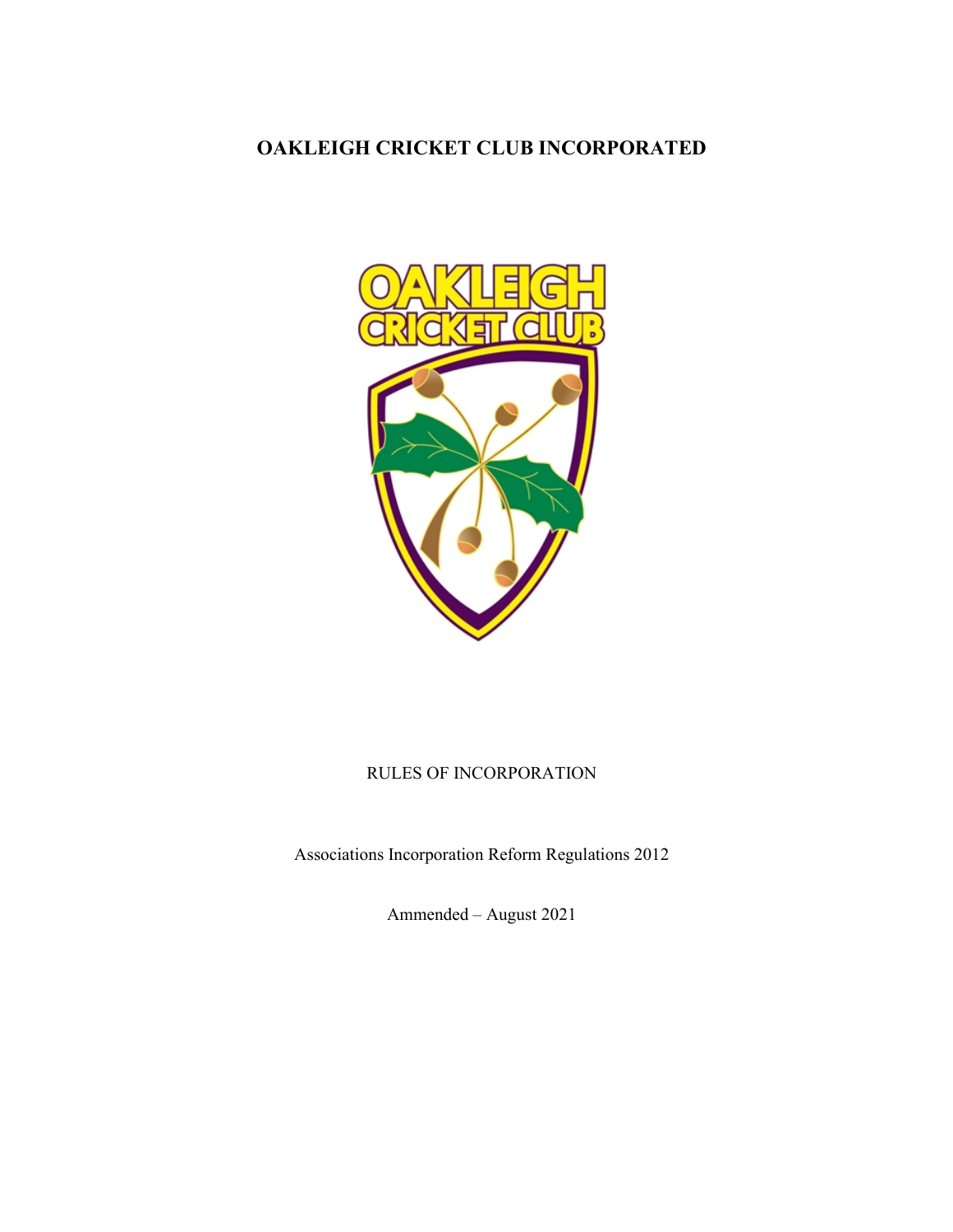# TABLE OF PROVISIONS

| Regulation<br>Page |                                                                                                     |                          |
|--------------------|-----------------------------------------------------------------------------------------------------|--------------------------|
|                    | <b>PART 1 - PRELIMINARY</b>                                                                         | 3                        |
| 1                  | Name                                                                                                | 3                        |
| $\overline{2}$     | Purposes                                                                                            | $\overline{\mathbf{3}}$  |
| 3                  | Financial Year                                                                                      | $\overline{\mathbf{3}}$  |
| 4                  | Definitions                                                                                         | $\overline{3}$           |
|                    | <b>PART 2 - POWERS OF CLUB</b>                                                                      | 3                        |
| 5                  | Powers of Club                                                                                      | $\overline{\mathbf{3}}$  |
| 6                  | Not for profit organisation                                                                         | $\overline{3}$           |
|                    | <b>PART 3-MEMBERS, DISCIPLINARY PROCEDURES &amp; GRIEVANCES 4</b><br><b>Division 1 - Membership</b> | 4                        |
| 7                  | Minimum number of members                                                                           | 4                        |
| $8\,$              | Who is eligible to be a member                                                                      | 4                        |
| 9                  | Application for membership                                                                          | $\overline{4}$           |
| 10                 | Consideration of application                                                                        | 4                        |
| 11                 | New membership                                                                                      | $\overline{4}$           |
| 12                 | Annual subscription and fee on joining                                                              | $\overline{4}$           |
| 13                 | General rights of members                                                                           | $\overline{\mathcal{A}}$ |
| 14                 | Classification of members                                                                           | 5                        |
| 15                 | Rights not transferable                                                                             | 5                        |
| 16                 | Ceasing membership                                                                                  | 5                        |
| 17                 | Resigning as a member                                                                               | 5                        |
| 18                 | Register of members                                                                                 | 5                        |
|                    |                                                                                                     |                          |
|                    | Division 2 – Disciplinary action                                                                    | 5                        |
| 19                 | Grounds for taking disciplinary action                                                              | 5                        |
| 20                 | Disciplinary subcommittee                                                                           | 6                        |
| 21                 | Notice to member                                                                                    | 6                        |
| 22                 | Decision of subcommittee                                                                            | 6                        |
| 23                 | Appeal rights                                                                                       | 6                        |
| 24                 | Conduct of disciplinary appeal meeting                                                              | 6                        |
|                    | Division 3 – Grievance procedure                                                                    | 7                        |
| 25                 | Application                                                                                         | 7                        |
| 26                 | Parties must attempt to resolve the dispute                                                         | 7                        |
| 27                 | Appointment of mediator                                                                             | $\boldsymbol{7}$         |
| 28                 | Mediation process                                                                                   | $\tau$                   |
| 29                 | Failure to resolve dispute by mediation                                                             | $\overline{7}$           |
|                    | <b>PART 4 - GENERAL MEETINGS OF THE CLUB</b>                                                        | 7                        |
| 30                 | Annual general meetings                                                                             | 7                        |
| 31                 | Special general meetings                                                                            | 8                        |
| 32                 | Special general meeting held at request of members                                                  | 8                        |
| 33                 | Notice of general meetings                                                                          | 8                        |
| 34                 | Proxies                                                                                             | 8                        |
| 35                 | Use of technology                                                                                   | $8\,$                    |
| 36                 | Quorum at general meetings                                                                          | $8\,$                    |
| 37                 | Adjournment of general meetings                                                                     | 9                        |
| 38                 | Voting at general meeting                                                                           | 9                        |
| 39                 | Special resolutions                                                                                 | 9                        |
| 40                 | Determining whether resolution carried                                                              | 9                        |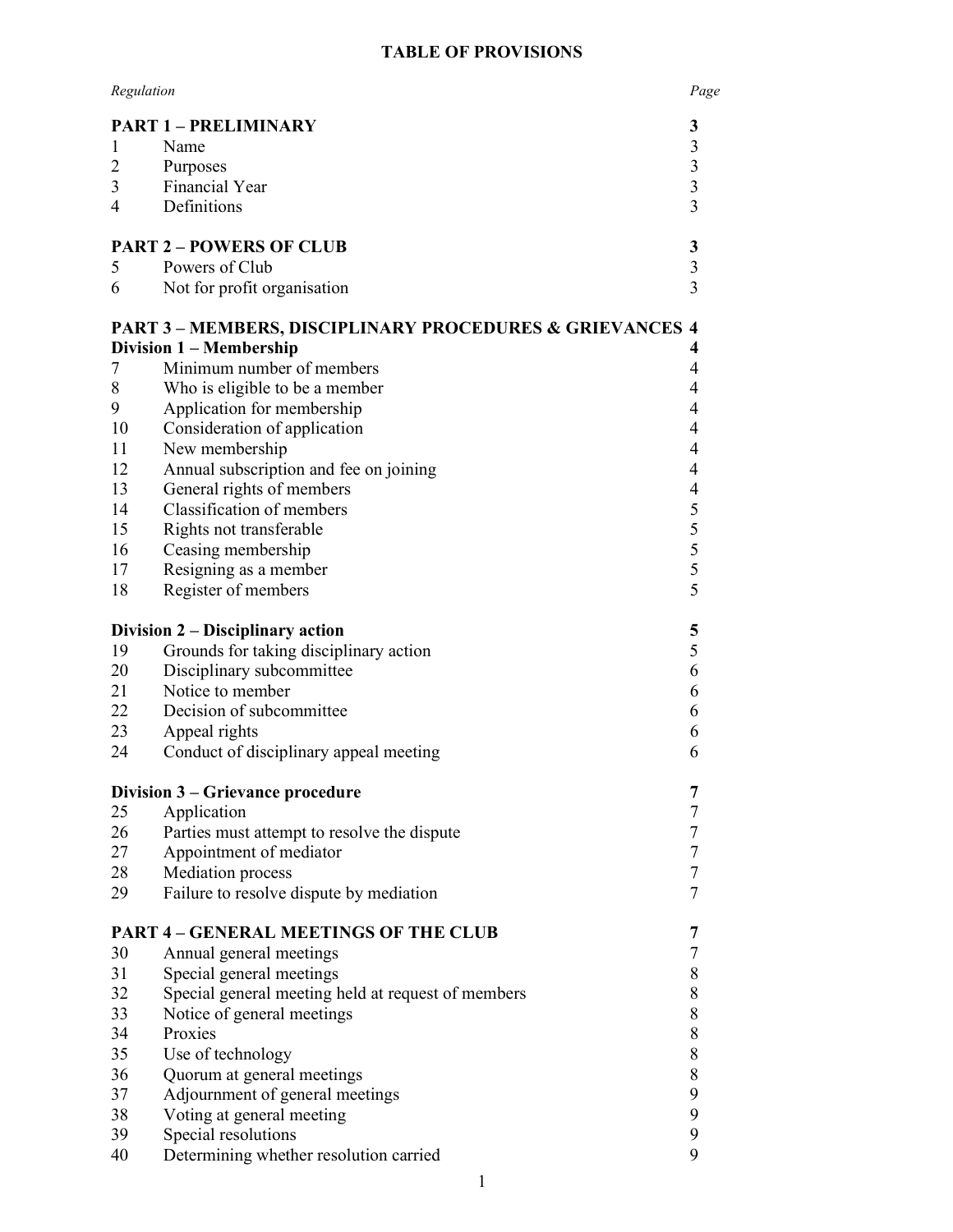| <b>PART 5 - COMMITTEE</b> |                                                                 | 10 |
|---------------------------|-----------------------------------------------------------------|----|
|                           | <b>Division 1 – Powers of Committee</b>                         | 10 |
| 42                        | Role and powers                                                 | 10 |
| 43                        | Delegation                                                      | 10 |
|                           | Division 2 – Composition of Committee and duties of members     | 10 |
| 44                        | Composition of Committee                                        | 10 |
| 45                        | <b>General Duties</b>                                           | 10 |
| 46                        | President and Vice-President                                    | 10 |
| 47                        | Secretary                                                       | 11 |
| 48                        | Treasurer                                                       | 11 |
|                           | Division 3 – Election of Committee members and tenure of office | 11 |
| 49                        | Who is eligible to be a Committee member                        | 11 |
| 50                        | Positions to be declared vacant                                 | 11 |
| 51                        | <b>Nominations</b>                                              | 11 |
| 52                        | Election of President etc.                                      | 12 |
| 53                        | Election of ordinary committee members                          | 12 |
| 54                        | Ballot                                                          | 12 |
| 55                        | Term of office                                                  | 12 |
| 56                        | Vacation of office                                              | 12 |
| 57                        | Filling casual vacancies                                        | 13 |
|                           | Division 4 – Meetings of Committee                              | 13 |
| 58                        | Meetings of Committee                                           | 13 |
| 59                        | Notice of meetings                                              | 13 |
| 60                        | Urgent meetings                                                 | 13 |
| 61                        | Procedure and order of business                                 | 13 |
| 62                        | Use of technology                                               | 13 |
| 63                        | Quorum                                                          | 13 |
| 64                        | Voting                                                          | 13 |
| 65                        | Conflict of interest                                            | 14 |
| 66                        | Minutes of meeting                                              | 14 |
| 67                        | Leave of absence                                                | 14 |
|                           | <b>PART 6 - FINANCIAL MATTERS</b>                               | 14 |
| 68                        | Source of funds                                                 | 14 |
| 69                        | Management of funds                                             | 14 |
| 70                        | Financial records                                               | 14 |
| 71                        | <b>Financial statements</b>                                     | 14 |
|                           | <b>PART 7 - GENERAL MATTERS</b>                                 | 15 |
| 72                        | Common seal                                                     | 15 |
| 73                        | Registered address                                              | 15 |
| 74                        | Notice requirements                                             | 15 |
| 75                        | Custody and inspection of books and records                     | 15 |
| 76                        | Winding up and cancellation                                     | 15 |
| 77                        | Alteration of rules                                             | 16 |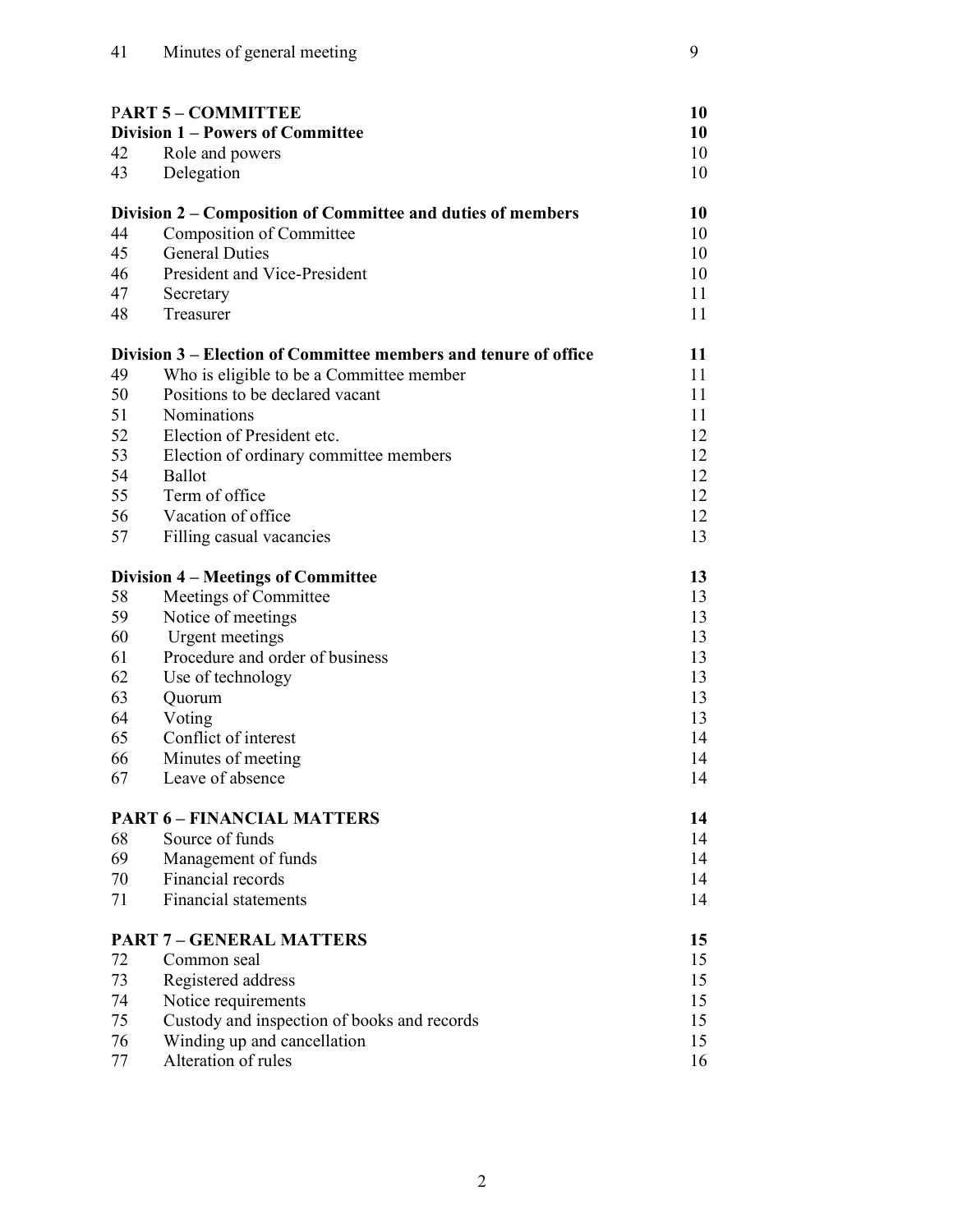# OAKLEIGH CRICKET CLUB INCORPORATED

Registered No: A0020092H

# PART 1 - PRELIMINARY

#### 1 Name

The name of the incorporated Club is "Oakleigh Cricket Club Incorporated".

#### 2 Purposes

 The purposes of the Club are the promotion, advancement and fostering of sport in the City of Monash and the surrounding areas.

#### 3 Financial Year

The financial year of the Club in each period of 12 months ends on 30th April.

#### 4 Definitions

In these rules –

Absolute majority, of the Committee, means a majority of the committee members currently holding office and entitled to vote at the time (as distinct from a majority of committee members present at a committee meeting); **Chairperson,** of a general meeting or committee meeting, means the person chairing the meeting as required under rule 46;

Committee means the Committee having management of the business of the Club;

**Committee meeting** means a meeting of the Committee held in accordance with these rules;

**Committee member** means a member of the Committee elected or appointed under Division 3 of Part 5;

**Disciplinary appeal meeting** means a meeting of the members of the Club convened under rule  $23(3)$ ;

**Disciplinary meeting** means a meeting of the Committee convened for the purposes of rule 22;

Disciplinary subcommittee means the subcommittee appointed under rule 20;

Financial year means the 12 months period specified in rule 3;

General meeting means a general meeting of the members of the Club convened in accordance with Part 4 and includes as annual general meeting, a special general meeting and a disciplinary appeal meeting; Member means a member of the Club;

**Member entitled to vote** means a member who under rule  $13(2)$  is entitled to vote at a general meeting:

Special resolution means a resolution that requires not less than three-quarters of the members voting at a general meeting, whether in person or by proxy, to vote in favour of the resolution;

The Act means the Associations Incorporation Reform Act 2012 and includes any regulations made under that Act:

The Registrar means the Registrar of Incorporated Associations.

# PART 2 - POWERS OF THE CLUB

## 5 Powers of the Club

- (1) Subject to the Act, the Club has power to do all things incidental or conducive to achieve its purposes.
- (2) Without limiting subrule (1), the Club may
	- (a) acquire, hold and dispose of real or personal property;
		- (b) open and operate accounts with financial institutions;
		- (c) invest its money in any security in which trust monies may lawfully be invested;
		- (d) raise and borrow money on any terms and in any manner as it thinks fit;
		- (e) secure the repayment of money raised or borrowed, or the payment of a debt liability;

(f) appoint agents to transact business on its behalf;

- (g) enter into any other contract it considers necessary or desirable.
- (3) The Club may only exercise its powers and use its income and assets (including any surplus) for its purposes.

#### 6 Not for profit organisation

- (1) The Club must not distribute any surplus, income or assets directly or indirectly to its members.
- (2) Subrule (1) does not prevent the Club from paying a member –

(a) reimbursement for expenses properly incurred by the member; or

(b) for goods or services provided by the member –

if this is done in good faith on terms no more favourable than if the member was not a member.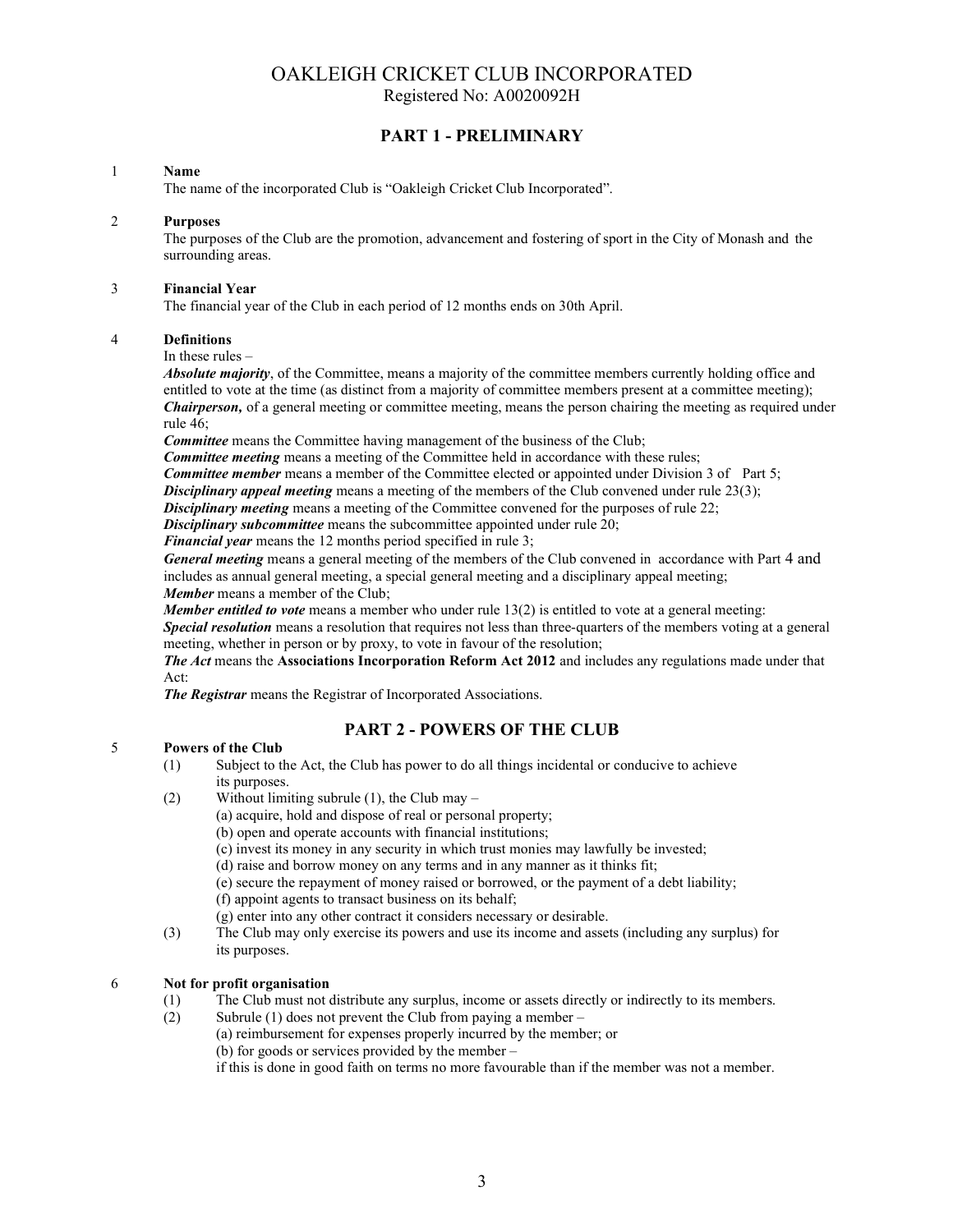# PART 3 – MEMBERS, DISCIPLINARY PROCEDURES AND GRIEVANCES

# Division 1 – Membership

#### 7 Minimum number of members

The Club must have a minimum of 20 members.

#### 8 Who is eligible to be a member

Any person who supports the purposes of the Club is eligible for membership.

# 9 Application for membership

- $(1)$  To apply to become a member of the Club, a person must submit a written application to the Secretary stating that the person –
	- (a) wishes to become a member of the Club; and
	- (b) supports the purposes of the Club; and
	- (c) agrees to comply with these rules.

(2) The application –

- (a) must be signed by the applicant; and
- (b) may be accompanied by the annual subscription as determined under Rule 12 (3)

#### 10 Consideration of application

- (1) As soon as practicable after an application for membership is received the Secretary must either approve the application or refer it to the Committee for consideration.
- (2) If referred to the Committee, the applicant must be notified in writing of its decision as soon as possible after the decision is made.
- (3) If the Committee rejects the application, it must return any money accompanying the application to the applicant.
- (4) No reason need be given for the rejection of an application.

#### 11 New membership

- $(1)$  If an application for membership is approved by the Committee
	- (a) the resolution to accept the membership must be recorded on the minutes of the committee meeting; and (b) The Secretary must as soon as practicable, enter the name and address of the new
	- member, and the date of becoming a member, in the register of its members.
- (2) A person becomes a member of the Club and, subject to Rule 13 (2), is entitled to exercise his or her rights of membership from the date, whichever is the later, on which –
	- (a) the application for membership has been approved; or
	- (b) the person pays the annual subscription.

# 12 Annual subscription and fee on joining

- (1) At each annual general meeting, the Club must determine
	- (a) the amount of the annual subscription for the following financial year; and
		- (b) the date for payment of the annual subscription.
		- (c) whether any joining fee is payable by new members.
- (2) The Club may determine that a lower annual subscription is payable by associate members.
- (3) The Club may determine that any new member who joins after the start of a financial year must, for that financial year, pay a fee equal to  $-$ 
	- (a) the full annual subscription; or
	-
	- (b) a pro rata annual subscription based on the remaining part of the financial year; or
	- (c) a fixed amount determined from time to time by the Club.
- (4) The rights of a member (including the right to vote) who has not paid the annual subscription by the due date are suspended until the subscription is paid.

## 13 General rights of members

- (1) A member of the Club who is entitled to vote has the right  $-$ 
	- (a) to receive notice of general meetings and of proposed special resolution and in the manner and time prescribed by these rules; and
	- (b) to submit items of business for consideration at a general meeting; and
		- (c) to attend and be heard at general meetings; and
		- (d) to vote at a general meeting; and

 (e) to have access to the minutes of general meetings and other documents of the Club as provided under Rule 75; and

(f) to inspect the register of members.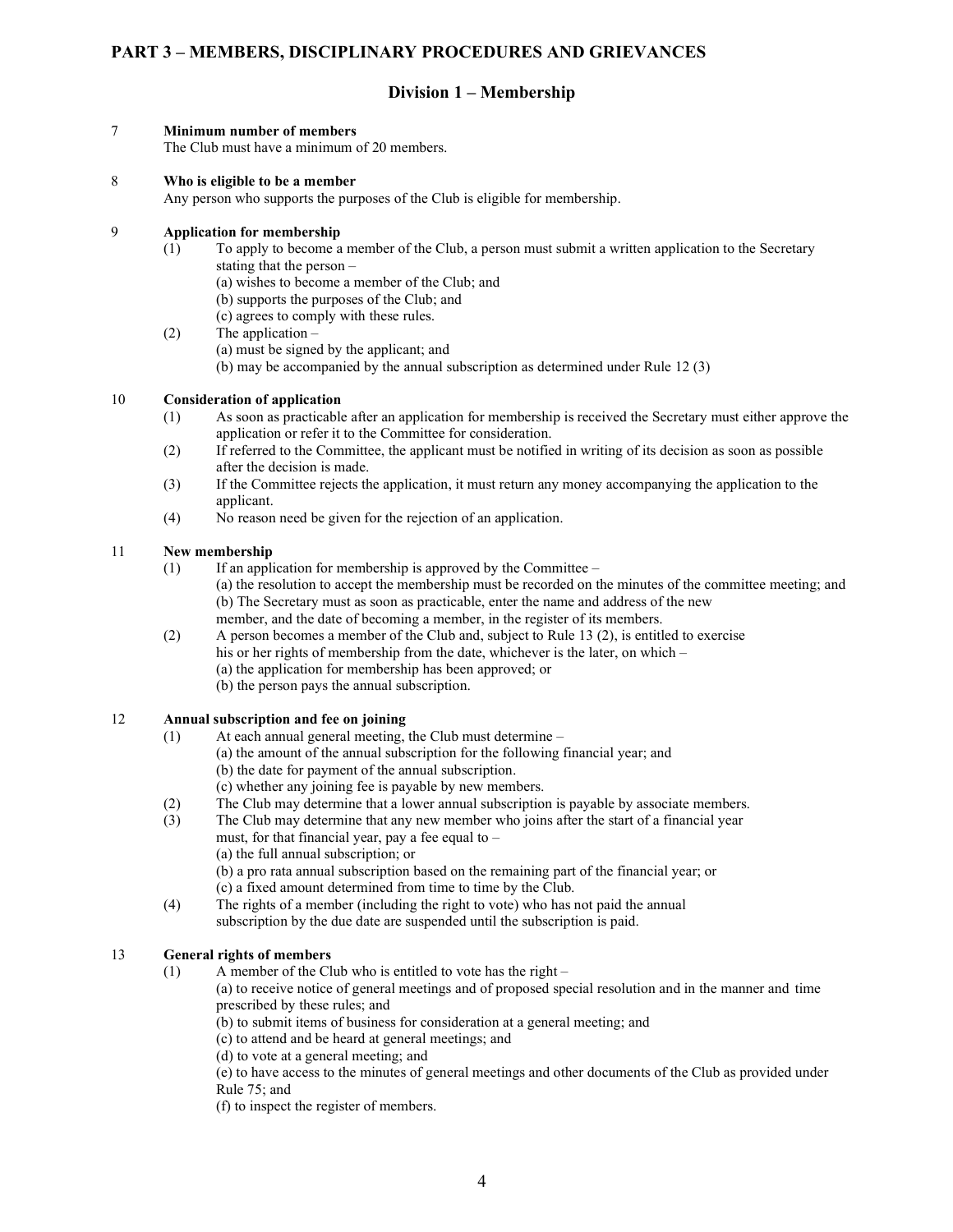#### 13 General rights of members (cont)

- (2) A member is entitled to vote if  $-$ 
	- (a) the member is 16 years of age or over and not an associate member.
	- (b) more than 10 business days have passed since he or she became a member of the Club.
		- (c) the member's membership rights are not suspended for any reason.

#### 14 Members classification

There shall be six classes of membership –

- (1) Senior Playing Member
- (2) Junior Playing Member
- (3) Non Playing member.<br>
(4) Honorary Member –
- Honorary Member –

 (a) The Committee may elect Honorary Members as it sees fit. (b) An Honorary Member shall be entitled to all the privileges of a Non Playing Member

- (5) Associate Member.
	- (a) The Committee may elect Associate Members as it sees fit.

 (b) An Associate Member shall be entitled to all the privileges of a Non Playing Member except the right to vote.

(6) Life Member –

(a) The Committee may nominate members for Honorary Life Membership in consideration of special services rendered to the Club. Such nomination to be brought before the Annual General Meeting of members which alone shall have the power of electing Honorary Life Members.

(b) More than one Honorary life member may be elected in "extraordinary circumstances" (as defined in this clause)

(c) It must be agreed by at least 75% of the committee members that there are extraordinary circumstances, justifying the election of more than one Honorary Life Member in one year.

(d) In coming to the decision to elect more than one Honorary Life Member the voting members of the committee must consider that original incorporation rules of the Oakleigh Cricket Club allowed for the election of, "no more than one Honorary Life Member in any one year", and therefore, the election of more than one Honorary Life Member, should be the exception and not the rule.

( e ) An Honorary Life Member shall be entitled to all the privileges of an Ordinary Member and shall be entitled to attend Committee meetings.

(f ) An Honorary Life Member who is not a Committee member shall be entitled to vote at Committee meetings provided that he or she has attended a majority of the three previous Committee meetings.

"Extraordinary circumstances" are when there is:

- a) More than one candidate whose special services to the Oakleigh Cricket Club cannot be distinguished; and/or
- b) When there is a relationship between more than one candidate that would make it befitting that they were bestowed the club's highest at the same time.

#### 15 Rights not transferable

The rights of a member are not transferable and end when membership ceases.

#### 16 Ceasing membership

- (1) The membership of a person ceases on resignation, expulsion or death.
- (2) If a person ceases to be a member of the Club, the Secretary must, as soon as practicable, enter the date the person ceased to be a member in the register of members.

# 17 Resigning as a member

- (1) A member may resign by notice in writing to the Club.
- (2) A member is taken to have resigned if
	- (a) the member's annual subscription is more than 12 months in arrears; or (b) where no annual subscription is payable –
		- (i) the Secretary has made a written request to the member to confirm that he or she wishes to remain a member; and
		- (ii) the member has not, within 3 months after receiving that request, confirmed in writing that he or she wishes to remain a member.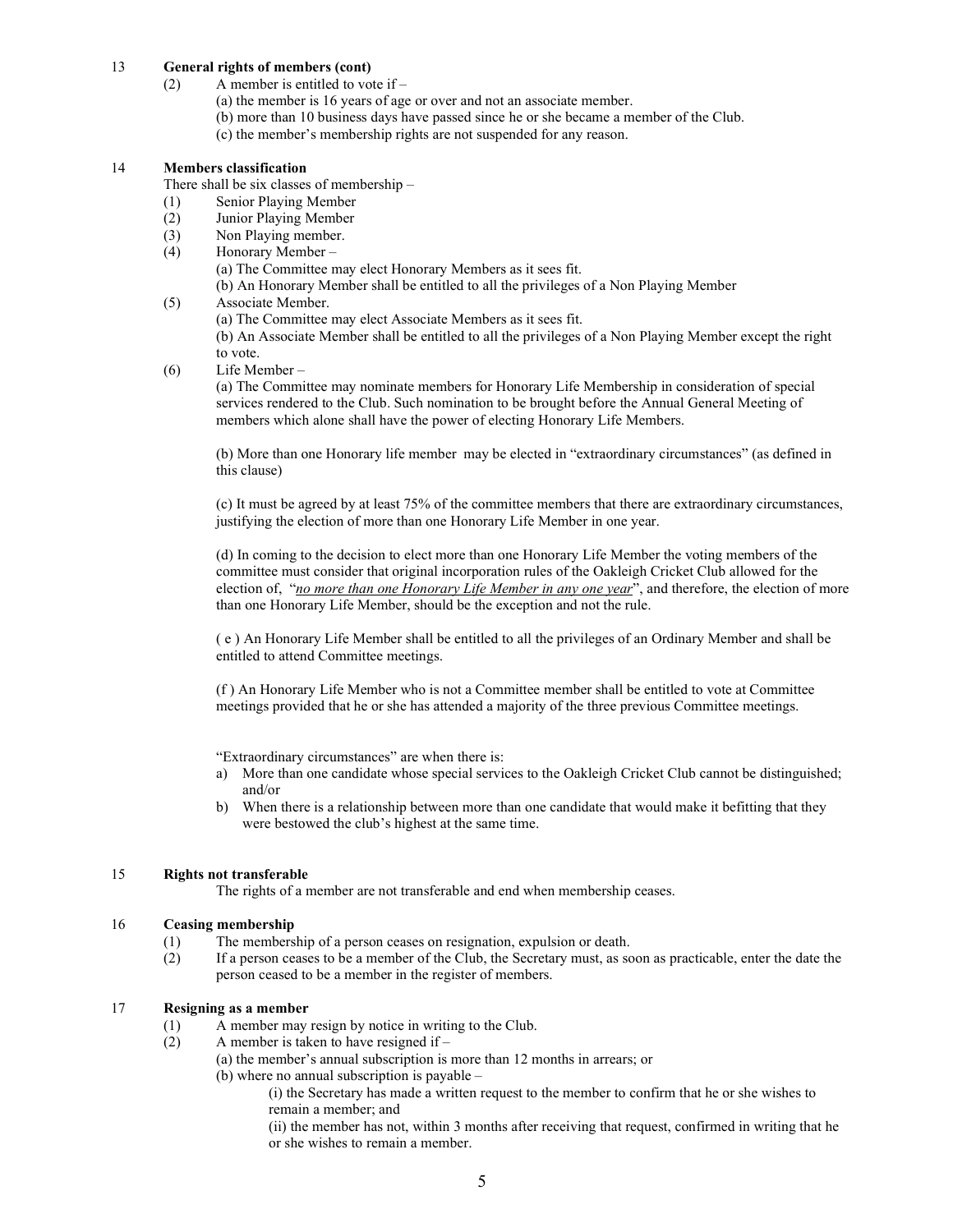# 18 Register of members

- (1) The Secretary must keep and maintain a register of members that include
	- (a) for each current member
		- (i) the member's name;
		- (ii) the address for notice last given by the member;
		- (iii) the date of becoming a member;
		- (iv) if the member is as associate member, a note to that effect;
		- (v) any other information determined by the Committee; and
		- (b) for each former member, the date of ceasing to be a member.
- (2) Any member may, at a reasonable time and free of charge, inspect the register of members.

# Division 2 – Disciplinary action

# 19 Grounds for taking disciplinary action

 The Club may take disciplinary action against a member in accordance with this Division if it is determined that the member –

- (a) failed to comply with these rules; or
- (b) refuses to support the purposes of the Club; or
- (c) has engaged in conduct prejudicial to the Club.

#### 20 Disciplinary subcommittee

- (1) If the Committee is satisfied that there are sufficient grounds for taking disciplinary action against a member, the Committee must appoint a disciplinary subcommittee to hear the matter and determine what action, if any, to take against the member.
- (2) The members of the disciplinary committee (a) may be Committee members, members of the Club or anyone else; but (b) must not be biased against, or in favour of, the member concerned.

#### 21 Notice to member

- (1) Before disciplinary action is taken against a member, the Secretary must give written notice to the member (a) stating that the Club proposes to take disciplinary action against the member; and
	- (b) stating the grounds for the proposed disciplinary action; and
	- (c) specifying the date, place and time of the meeting at which the disciplinary subcommittee intends to consider the disciplinary action (the *disciplinary meeting*); and
	- (d) advising the member that he or she may do one or both of the following
		- (i) attend the disciplinary meeting and address the disciplinary subcommittee at that meeting; (ii) give a written statement to the disciplinary subcommittee at any time before the disciplinary meeting; and
	- (e) setting out the member's appeal rights under Rule 23.
- (2) The meeting of the disciplinary subcommittee must be held no earlier than 7 days, and no later than 14 days from the date that notice was served on the member.

# 22 Decision of subcommittee

- (1) At the disciplinary meeting, the disciplinary subcommittee must
	- (a) give the member an opportunity to be hear; and
	- (b) consider any written statement submitted by the member.
- (2) After complying with subrule (1), the disciplinary subcommittee may
	- (a) take no further action against the member; or
		- (b) subject to subrule (3)
			- (i) reprimand the member; or
			- (ii) suspend the membership rights of the member for a specified period; or
			- (iii) expel the member from the Club.
- (3) The disciplinary subcommittee may not fine the member.
- (4) The suspension of membership rights or the expulsion of a member by the disciplinary subcommittee under this rule takes effect immediately after the vote is passed.

## 23 Appeal rights

- (1) A person whose membership rights have been suspended or who has been expelled from the Club under rule 22 may give notice to the effect that he or she wishes to appeal against the suspension or expulsion.
- (2) The notice must be in writing and given (a) to the disciplinary subcommittee immediately after the vote to suspend or expel the person is taken; or (b) to the Secretary not later than 48 hours after the vote.
- (3) If a person has given notice under subrule (2), a disciplinary appeal meeting must be convened by the Committee as soon as practicable, but in any event not later than 21 days, after the notice is received.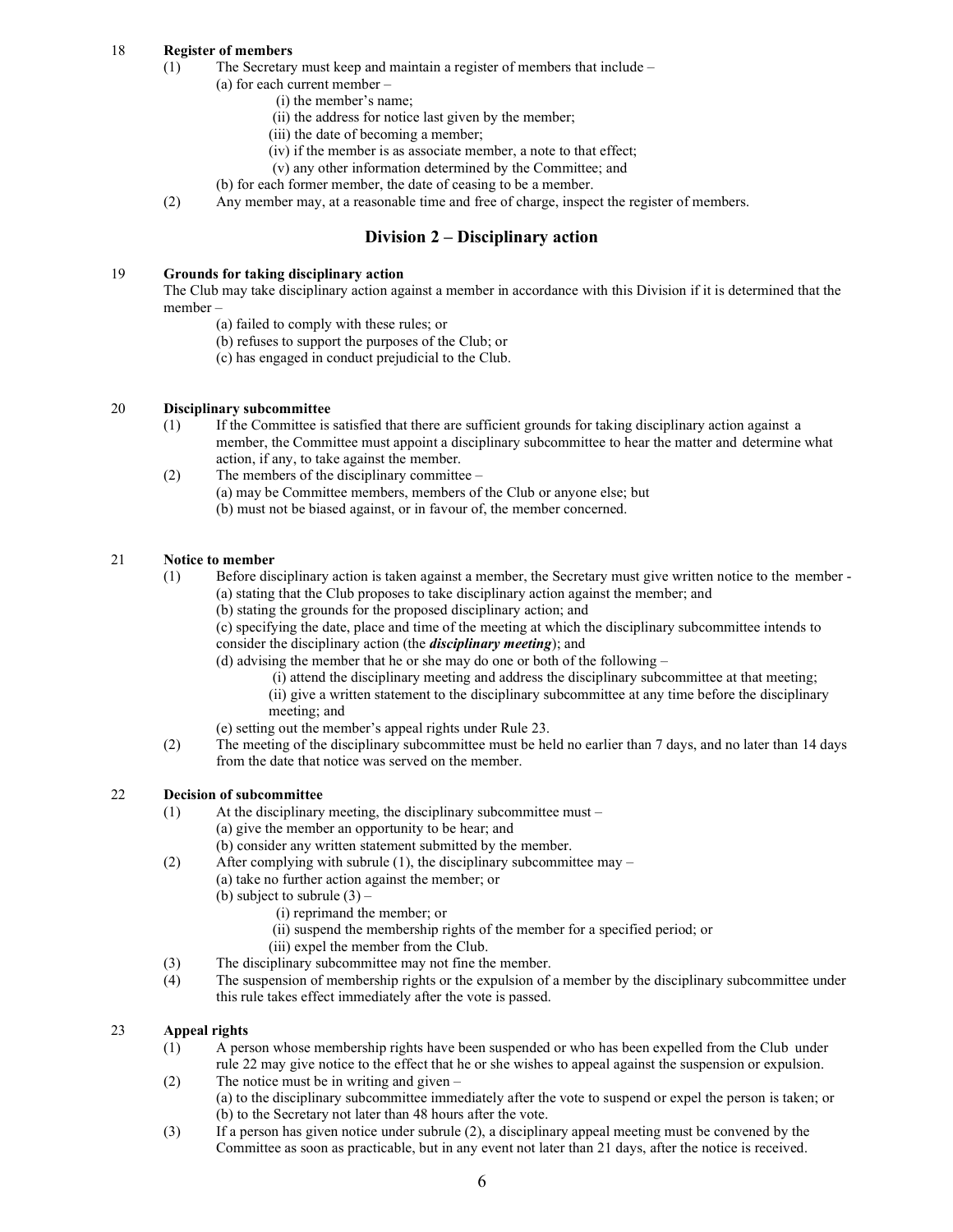(4) Notice of the disciplinary appeal meeting must be given to each member of the Club who is entitled to vote as soon as practicable and must –

(a) specify the date, time and place of the meeting; and

 $(b)$  state  $-$ 

- (i) the name of the person against whom the disciplinary action has been taken; and
- (ii) the grounds for taking that action; and
- (iii) that the disciplinary appeal meeting of the members present must vote on whether the decision to suspend or expel the person should be upheld or revoked.

# 24 Conduct of disciplinary appeal meeting

(1) At a disciplinary appeal meeting –

(a) no business other than the question of the appeal may be conducted: and

 (b) the Committee must state the grounds for suspending or expelling the member and the reasons for taking that action; and

 (c) the person whose membership has been suspended or who has been expelled must be given the opportunity to be heard.

- (2) After complying with subrule (1), the members present and entitled to vote at the meeting must vote by secret ballot on the question of whether the decision to suspend or expel the person should be upheld or revoked.
- (3) A member may not vote by proxy at the meeting.

# 24 Conduct of disciplinary appeal meeting (cont)

 (4) The decision is upheld if not less than three quarters of the members voting at the meeting vote in favour of the decision.

# Division 3 – Grievance procedure

#### 25 Application

- (1) The grievance procedure set out in this Division applies to disputes under these rules between
	- (a) a member and another member;

(b) a member and the Committee;

- (c) a member and the Club.
- (2) A member must not initiate a grievance procedure in relation to a matter that is subject of a disciplinary procedure until the disciplinary procedure has been completed.

## 26 Parties must attempt to resolve the dispute

 The parties to a dispute must attempt to resolve the dispute within 14 days of the dispute coming to the attention of each party.

# 27 Appointment of mediator

- (1) If the parties to a dispute are unable to resolve the dispute between themselves within the time required by rule 26, the parties must within 10 days –
	- (a) notify the Committee of the dispute; and
	- (b) agree to or request the appointment of a mediator; and
	- (c) attempt in good faith to settle the dispute by mediation.
- (2) The mediator must be
	- (a) a person chosen by the agreement between the parties; or
		- (b) in the absence of agreement
			- (i) if the dispute is between a member and another member a person appointed by the Committee; or
			- (ii) if the dispute is between a member and the Committee or the Club a person appointed or employed by the Dispute Settlement Centre of Victoria.
- (3) A mediator appointed by the Committee may be a member or former member of the Club but in any case must not be a person who –
	- (a) has a personal interest in the dispute; or
	- (b) is biased in favour of or against any party.

## 28 Mediation process

- (1) The mediator to the dispute, in conducting the mediation, must
	- (a) give each party every opportunity to be heard; and
		- (b) allow due consideration by all parties of any written statement submitted by any party; and
	- (c) ensure that natural justice is accorded to the parties throughout the mediation process.
- (2) The mediator must not determine the dispute.

#### 29 Failure to resolve dispute by mediation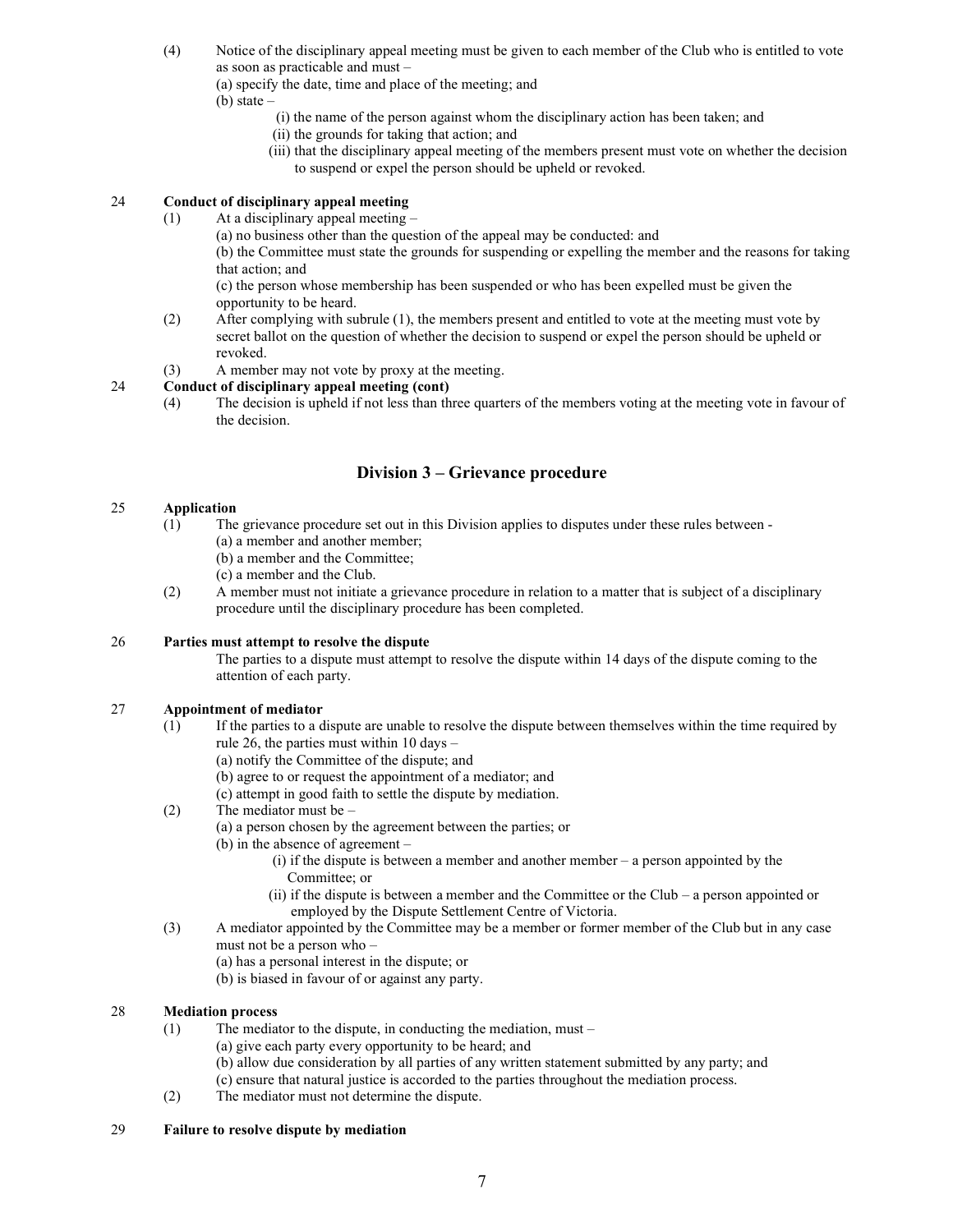If the mediation process does not resolve the dispute, the parties may seek to resolve the dispute in accordance with the Act or otherwise at law.

# PART 4 – GENERAL MEETINGS OF THE CLUB

## 30 Annual general meetings

- (1) The Committee must convene an annual general meeting of the Club to be held within 5 months after the end of the financial year.
- (2) The Committee shall decide the date, time and place of the annual general meeting.
- (3) The ordinary business of the annual general meeting is as follows
	- (a) to confirm the minutes of the previous general meeting and of any special general meeting held since then;
		- (b) to receive and consider
			- (i) the annual report of the Committee on the activities of the Club during the preceding financial year; and
			- (ii) the financial statements of the Club for the preceding financial year submitted by the Committee in accordance with part 7 of the Act;
		- (c) to elect members of the Committee;
		- (d) to confirm or vary the amounts of the annual subscriptions and joining fee.
- (4) The annual general meeting may also conduct any other business of which notice has been given in accordance with these rules.

#### 31 Special general meetings

- (1) Any general meeting of the Club, other than an annual general meeting or a disciplinary appeal meeting, is a general meeting.
- (2) The Committee may convene a special general meeting whenever it thinks fit.
- (3) No business other than that set out in the notice under Rule 33 may be conducted at the meeting.

#### 32 Special general meeting held at request of members

- (1) The Committee must convene a special general meeting if a request to do so is made in accordance with subrule (2) by at least 10 members that are entitled to vote.
- (2) A request for a special general meeting must be in writing; and
	- (a) state the business to be considered at the meeting and any resolutions to be proposed; and (b) include the names and signatures of the members requesting the meeting; and
		- (c) be given to the Secretary.
- (3) If the Committee does not convene a special general meeting within one month after the date on which the request is made, the members making the request (or any of them) may convene the special general meeting.
- (4) A special general meeting convened by members under subrule  $(3)$  (a) must be held within 3 months after the date on which the original request was made; and (b) may only consider the business stated in that request.
- (5) The Club must reimburse all reasonable expenses incurred by the members convening a special general meeting under subrule (3)

#### 33 Notice of general meetings

 (1) The Secretary (or, in the case of a special general meeting convened under Rule 32 (3), the members convening the meeting) must give to each member of the Club –

 (a) at least 21 days' notice of a general meeting if a special resolution is to be proposed at the meeting; or (b) at least 14 days' notice of a general meeting in any other case.

- (2) The notice must
	- (a) Specify the date, time and place of the meeting; and
	- (b) indicate the general nature of each item of business to be considered at the meeting; and
	- (c) if a special resolution is to be proposed
		- (i) state in full the proposed resolution; and
		- (ii) state the intention to propose the resolution as a special resolution; and
	- (d) comply with Rule 34 (5).
- (3) This rule does not apply to a disciplinary appeal meeting.

#### 34 Proxies

- (1) A member may appoint another member as his or her proxy to vote and speak on his or her behalf at a general meeting other than at a disciplinary appeal meeting.
- (2) The appointment of a proxy must be in writing and signed by the member making the appointment.
- (3) The member appointing the proxy may give specific directions as to how the proxy is to vote on his or her behalf, otherwise the proxy may vote on behalf of the member in any matter as he or she sees fit.
- (4) If the Committee has not approved a form for the appointment of a proxy, the member may use any other form that clearly identifies the person appointed as the member's proxy and that has been signed by the member.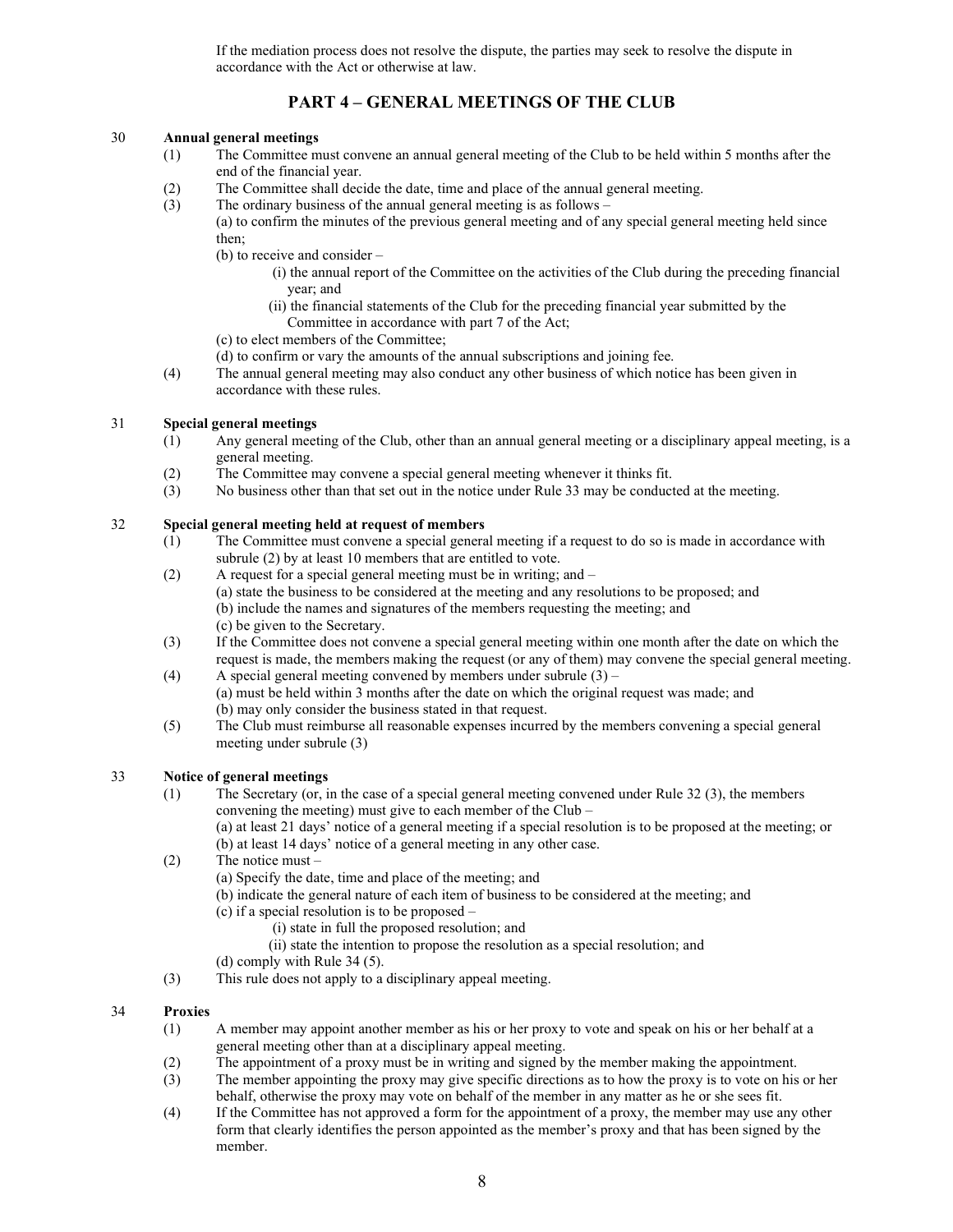- (5) Notice of a general meeting given to a member under Rule 33 must (a) state that the member may appoint another member as a proxy for the meeting; and (b) include a copy of any form that the Committee has approved for the appointment of a proxy
- (6) A form appointing a proxy must be given to the Chairperson of the meeting before or at the commencement of the meeting.
- (7) A form appointing a proxy sent by post or electronically is of no effect unless it is received by the Club no later than 24 hours before the commencement of the meeting.

# 35 Use of technology

- (1) A member not physically present at a general meeting may be permitted to participate in the meeting by the use of technology that allows that member and the members present at the meeting to clearly and
- simultaneously communicate with each other.<br>(2) For the purposes of this Part, a member partici-For the purposes of this Part, a member participating in a general meeting as permitted under sub rule (1) is taken to be present at the meeting and, if the member votes at the meeting, it is taken to have voted in person.

#### 36 Quorum at general meetings

- (1) No business may be conducted at a general meeting unless a quorum of members is present.
- (2) The quorum for a general meeting is the presence (physically, by proxy or as allowed under Rule 35) of 20 of the members entitled to vote.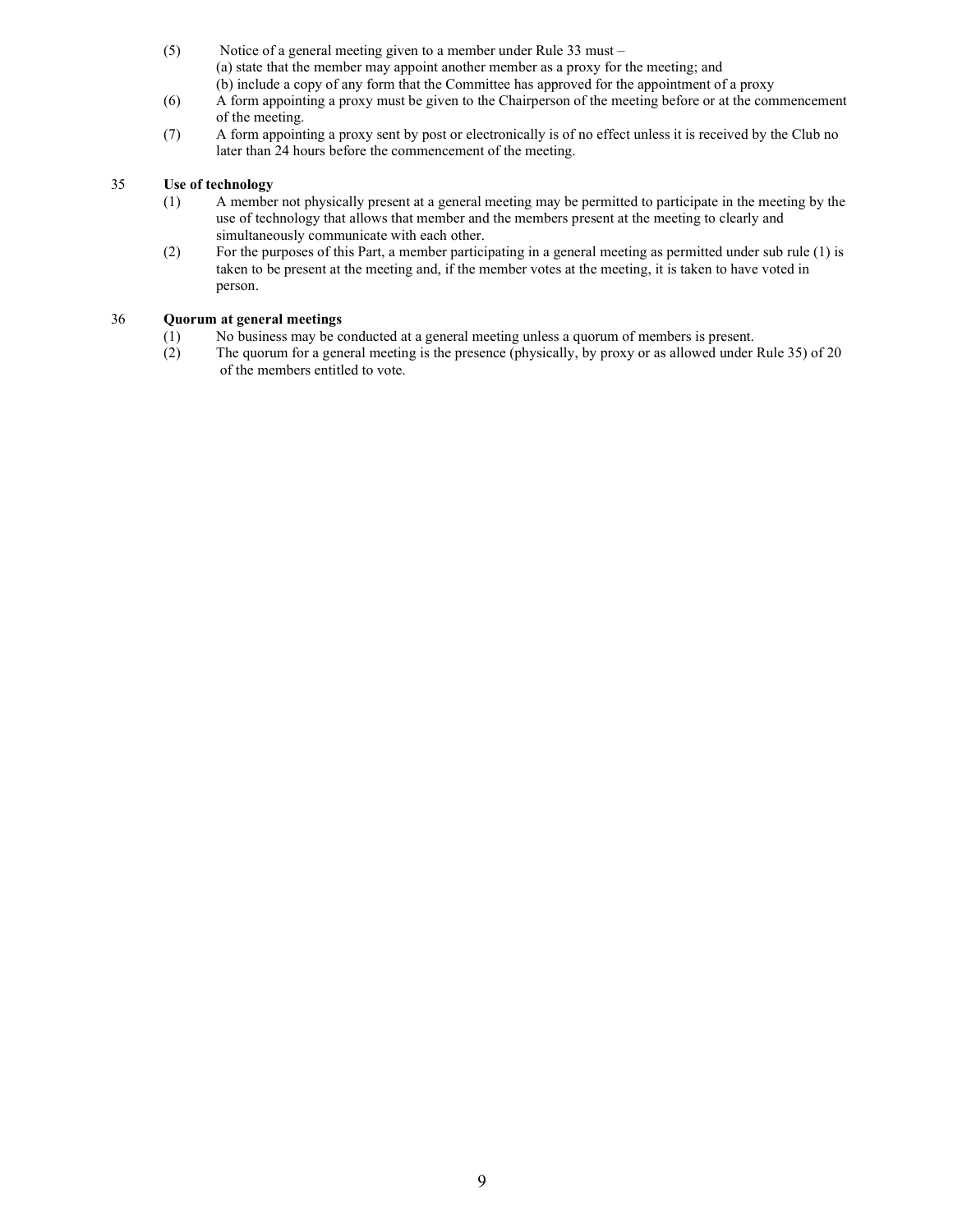# 36 Quorum at general meetings (cont)

- (3) If a quorum is not present within 30 minutes after the notified commencement time of a general meeting (a) in the case of a meeting convened by, or at the request of, members under Rule 32 the meeting must be dissolved. If a meeting is dissolved under this subrule, the business that was to have been considered at the meeting is taken to have been dealt with.
	- (b) in any other case
		- (i) the meeting must be adjourned to a date not more than 21 days after the adjournment; and
		- (ii) notice of the date, time and place to which the meeting is adjourned must be given at the meeting and confirmed by written notice given to all members as soon as practicable after the meeting.
- (4) If a quorum is not present within 30 minutes after the time to which a general meeting has been adjourned under subrule  $(3)(b)$ , the members present at the meeting (if not fewer than 5) may proceed with the business of the meeting as if a quorum were present.

#### 37 Adjournment of general meeting

- (1) The chairperson of a general meeting at which a quorum is present may, with the consent of a majority of members present at the meeting, adjourn the meeting to another time at the same place or at another place. (2) Without limiting subrule (1), a meeting may be adjourned –
	- (a) if there is insufficient time to deal with the business in hand; or (b) to give the members more time to consider an item of business.
- (3) No business may be conducted on the resumption of an adjourned meeting other than the business that remained unfinished when the meeting was adjourned.
- (4) Notice of the adjournment of a meeting under this rule is not required unless the meeting is adjourned for 14 days or more, in which case notice of the meeting must be given in accordance with Rule 33.

## 38 Voting at general meetings

- (1) On any question arising at a general meeting
	- (a) subject to subrule (3), each member who is entitled to vote has one vote; and
		- (b) members may vote personally, or by proxy; and
	- (c) except in the case of a special resolution, the question must be decided on a majority of votes.
- (2) If votes are divided equally on a question, the Chairperson of the meeting has a second or casting vote.
- (3) If the question is whether or not to confirm the minutes of a previous meeting, only members who were present at that meeting may vote.
- (4) This rule does not apply to a vote at a disciplinary appeal meeting conducted under Rule 24.

## 39 Special resolutions

 A special resolution is passed if not less than three quarters of the members voting at a general meeting (whether in person or by proxy) vote in favour of the resolution.

- In addition to certain matters specified in the Act, a special resolution is required –
- (a) to remove a committee member from office;
- (b) to alter these Rules, including changing the name or any of the purposes of the Club.

#### 40 Determining whether resolution carried

- (1) Subject to subsection (2), the Chairperson of a general meeting may, on the basis of a show of hands, declare that a resolution has been –
	- (a) carried; or
	- (b) carried unanimously; or
	- (c) carried by a particular majority; or

(d) lost.

- And an entry to that effect in the minutes of the meeting is conclusive proof of that fact.
- (2) If a poll (where votes are cast in writing) is demanded by three or more members on any question (a) the poll must be taken at the meeting in the manner determined by the Chairperson of the meeting; and (b) the Chairperson must declare the result of the resolution on the basis of the poll.
- (3) A poll demanded on the election of the Chairperson or on a question of an adjournment must be taken
- immediately.<br>(4) A poll deman (4) A poll demanded on any other question must be taken before the close of the meeting at a time determined by the Chairperson.

## 41 Minutes of general meeting

- (1) The Committee must ensure that minutes are taken and kept of each general meeting.
- (2) The minutes must record the business considered at the meeting, any resolution on which a vote is taken and the result of the vote.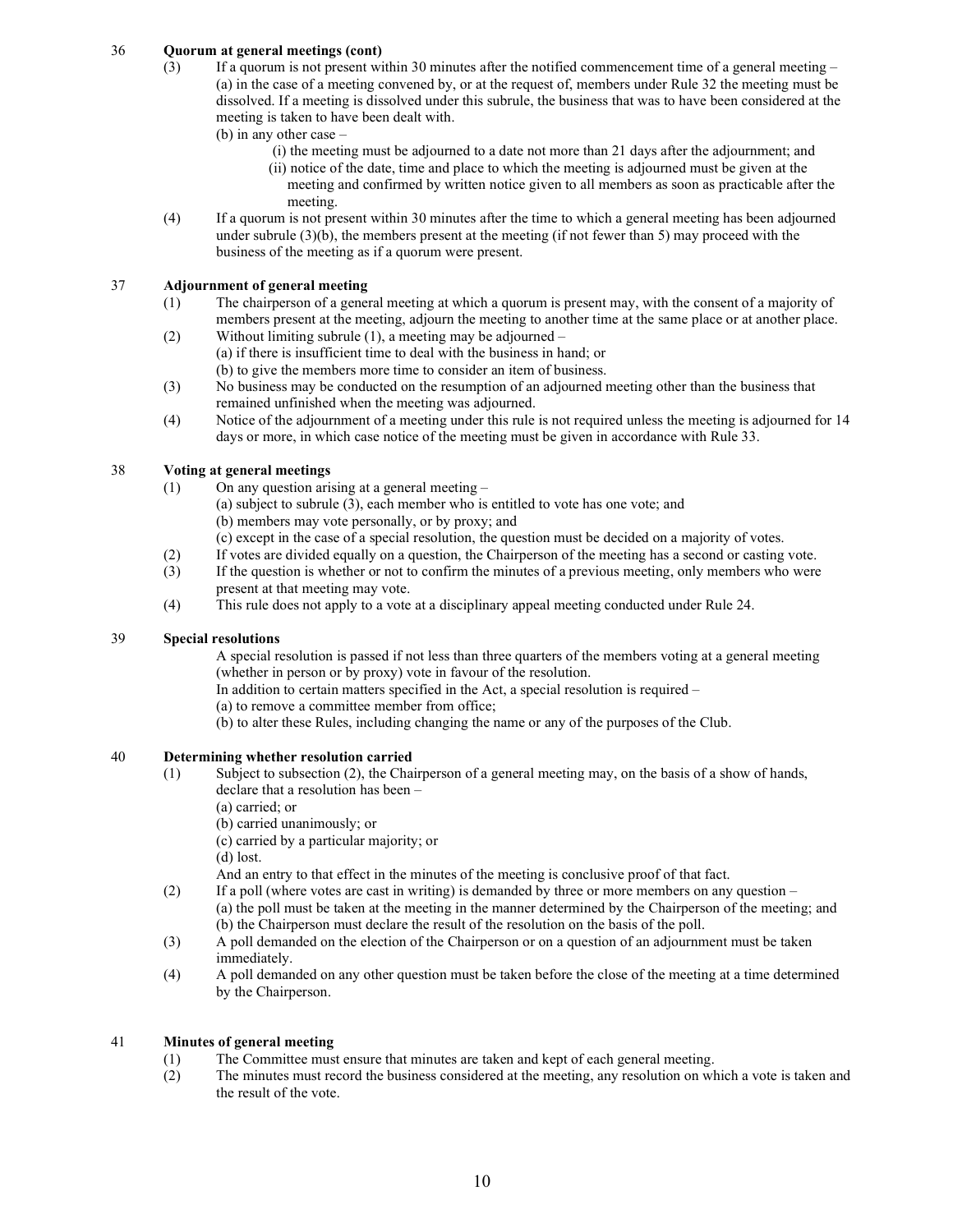## 41 Minutes of general meeting (cont)

- (3) In addition, the minutes of each annual general meeting must include
	- (a) the names of the members attending the meeting; and
		- (b) proxy forms given to the Chairperson of the meeting under rule 34(6); and
		- (c) the financial statements submitted to the members in accordance with Rule 30 (4)(b)(ii); and

 (d) the certificate signed by two committee members certifying that the financial statements give a true and fair view of the financial position and performance of the Club; and

 (e) any audited accounts and the auditor's report or report of a review accompanying the financial statements that are required under the Act.

# PART 5 – COMMITTEE

# Division 1 – Powers of Committee

#### 42 Role and power

- (1) The business of the Club must be managed by or under the direction of a Committee.
- (2) The Committee may exercise all the powers of the Club except those powers that these Rules or the Act require to be exercised by general meetings of the members of the Club.
- (3) The Committee may (a) appoint and remove staff; (b) establish subcommittees consisting of members with terms of reference it considers appropriate.

#### 43 Delegation

- (1) The Committee may delegate to a member of the Committee, a subcommittee or staff, any of its powers and function other than –
	- (a) this power of delegation; or
	- (b) a duty imposed on the Committee by the Act or any other law.
- (2) The delegation must be in writing and may be subject to the conditions and limitations the Committee considers appropriate.
- (3) The Committee may, in writing, revoke a delegation wholly or in part.

# Division 2 – Composition of Committee and duties of members

#### 44 Composition of Committee

- The Committee consists of –
- (a) a President; and
- (b) a Vice Presidents; and
- (c) a Secretary
- (d) a Treasurer; and
- (f) members elected under Rule 53

#### 45 General Duties

- (1) As soon as practicable after being elected or appointed to the Committee, each committee member must become familiar with these Rules and the Act.
- (2) The Committee is collectively responsible for ensuring that the Club complies with the Act and that individual members of the Committee comply with these Rules.
- (3) Committee members must exercise their powers and discharge their duties with reasonable care and diligence.
- (4) Committee members must exercise their powers and discharge their duties (a) in good faith in the best interests of the Club; and
	- (b) for a proper purpose.
- (5) Committee members and former committee members must not make improper use of (a) their position; or

(b) information acquired by virtue of holding their position –

- so as to gain an advantage for themselves or any other person or to cause detriment to the Club.
- (6) In addition to any duties imposed by these Rules, a committee member must perform any other duties imposed from time to time by resolution at a general meeting.

#### 46 President and Vice-President

- (1) Subject to subrule (2), the President or, in the President's absence, a Vice-President is the Chairperson for any general meetings and for any committee meetings.
- (2) If the President and all Vice-Presidents are all absent, or unable to preside, the Chairperson of the meeting must be –

 (a) in the case of a general meeting – a member elected by the other members present; or (b) in the case of a committee meeting – a committee member elected by the other committee members present.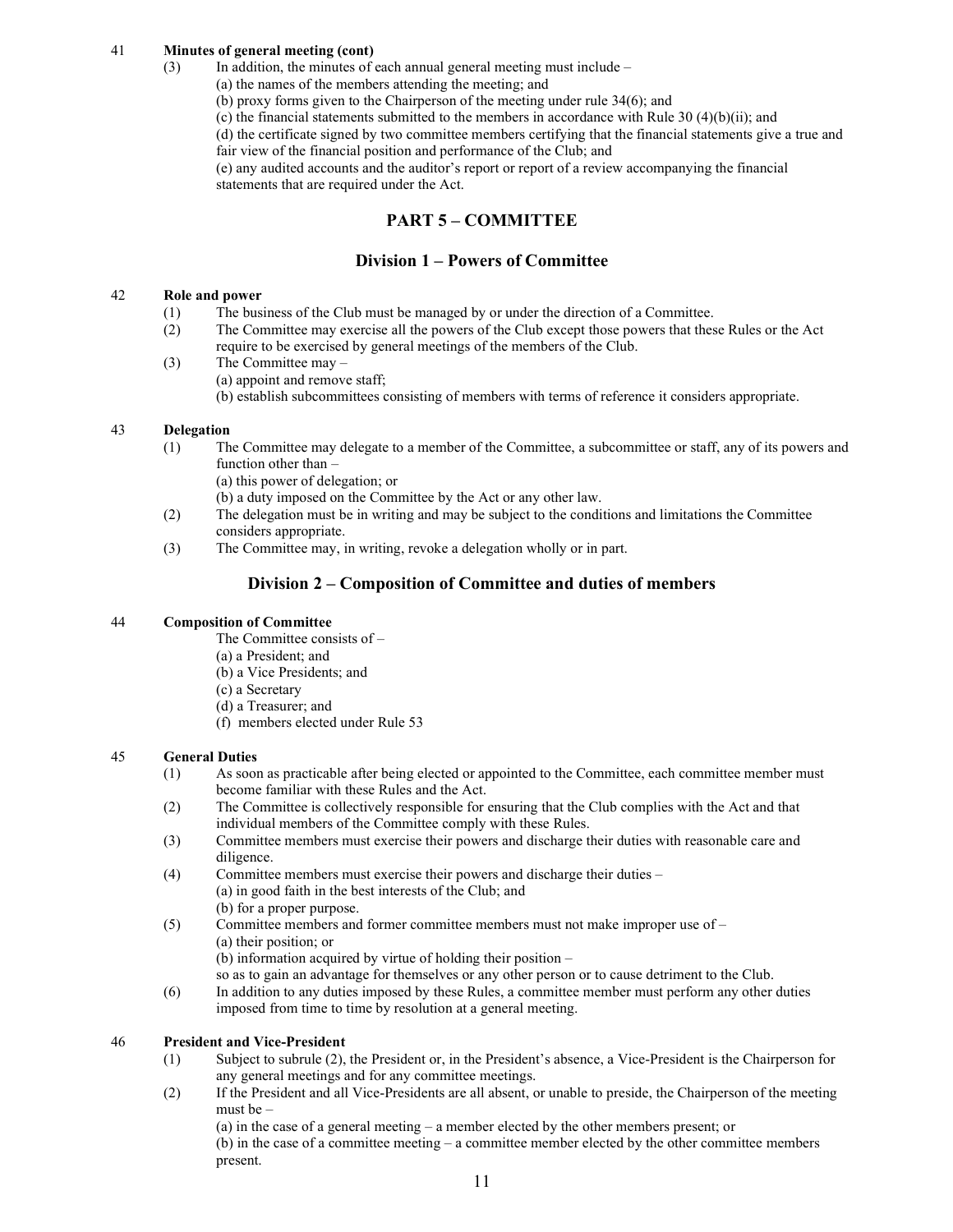## 47 Secretary

 (1) The Secretary must perform any duty or function required under the Act to be performed by the Secretary of an incorporated Club.

Under the Act, the Secretary is responsible for lodging documents of the Club with the Registrar.

(2) The Secretary must –

(a) maintain the register of members in accordance with Rule 18, and

 (b) keep custody of the common seal (if any) of the Club and, except for the financial records referred to in Rule 70 (3), all books, documents and securities of the Club in accordance with Rules 72 and 75; and (c) subject to the Act and these Rules, provide members with access to the register of members, the minutes of general meetings and other books and documents; and

- (d) perform any other duty or function imposed on the Secretary by these Rules.
- (3) The Secretary must give to the Registrar notice of his or her appointment within 14 days after the appointment.

#### 48 Treasurer

(1) The Treasurer must –

 (a) receive all moneys paid to or received by the Club and issue receipts for those moneys in the name of the Club; and

 (b) ensure that all moneys received are paid into the account of the Club within 5 working days after receipt; and

 (c) make any payments authorised by the Committee or by a general meeting of the Club from the Club's funds; and

 (d) ensure cheques are signed by at least 2 Committee members one being either the President, Secretary or Treasurer

(2) The Treasurer must –

 (a) ensure that the financial records of the Club are kept in accordance with the Act; and (b) coordinate the preparation of the financial statements of the Club and their certification by the Committee prior to their submission to the annual general meeting of the Club.

 (3) The Treasurer must ensure that at least one other committee member has access to the accounts and financial records of the Club.

# Division 3 – Election of Committee members and tenure of office

## 49 Who is eligible to be a Committee member

- A member is eligible to be elected or appointed as a committee member if the member –
- (a) is 18 years or over; and
- (b) is entitled to vote at a general meeting.

## 50 Positions to be declared vacant

- (1) This rule applies to any annual general meeting of the Club after the annual report and financial statements of the Club have been received.
- (2) The Chairperson of the meeting must declare all positions on the Committee vacant and hold elections for those positions in accordance with Rules 51 to 54.

## 51 Nominations

- (1) Nominations for election as members of the Committee-
	- (a) shall be made in writing, signed by two members of the Club and be accompanied by the consent of the candidate (which may be endorsed on the form of the nomination); and

 (b) Shall be delivered to the Secretary of the Club not less than 7 days before the date fixed for the holding of the annual general meeting.

- (2) If insufficient nominations are received to fill the vacancies on the Committee the candidates nominated shall be deemed to be elected and further nominations may be received at the annual general meeting; and An eligible member of the Club may –
	- (a) nominate himself or herself; or
	- (b) with the member's consent, be nominated by another member.
- (3) A member who is nominated for a position and fails to be elected to that position may be nominated for any other position for which an election is yet to be held.
- (4) If the number of nominations received is equal to the number of vacancies to be filled the persons nominated shall be deemed to be elected.
- (5) If the number of nominations exceeds the number of vacancies to be filled a secret ballet shall be held.
- (6) The ballot for election of the Committee shall be conducted at the annual general meeting in such usual and proper manner as the Chairperson may direct.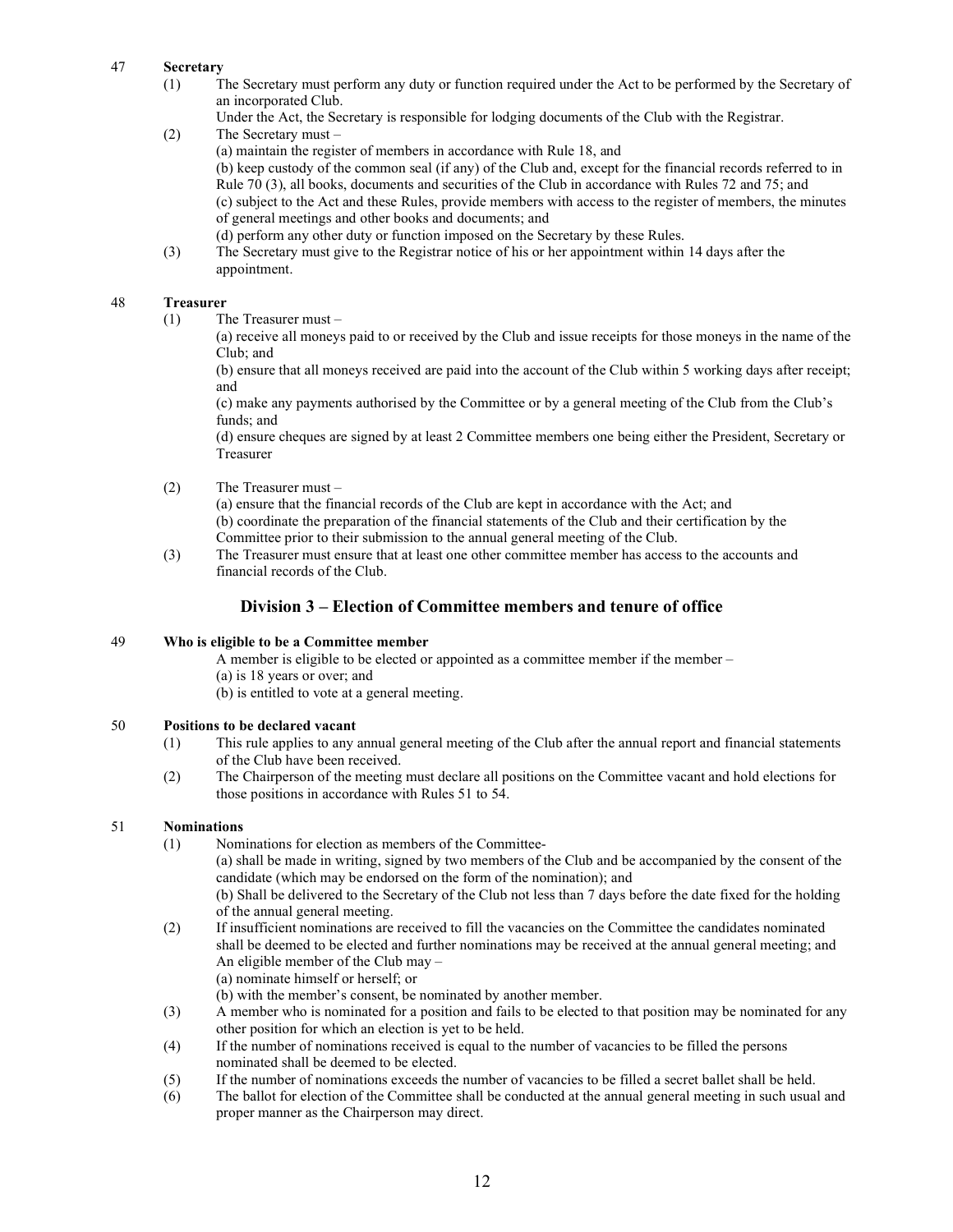# 52 Election of President etc. (Executive)

- (1) At the annual general meeting, separate elections must be held for each of the following positions (a) President;
	- (b) Vice Presidents;
	- (c) Secretary
	- (d) Treasurer.
- (2) If only one member is nominated for the position, the Chairperson of the meeting must declare the member elected to the position.
- (3) If more than one member is nominated, a ballot must be held in accordance with Rule 54.
- (4) On his or her election, the new President may take over as Chairperson of the meeting.

# 53 Election of ordinary committee members

- (1) In accordance with Rule 44 (g) up to 8 financial members may be elected to the Committee.
- (2) A single election may be held to fill all of those positions.
- (3) If the number of members nominated for the position of ordinary committee member is less than or equal to the number to be elected, the Chairperson of the meeting must declare each of those members to be elected to the position.
- (4) If the number of members nominated exceeds the number to be elected, a ballot must be held in accordance with Rule 54.

## 54 Ballot

- (1) If a ballot is required for the election for a position, the Chairperson of the meeting must appoint a member to act as returning officer to conduct the ballot.
- (2) The retuning officer must not be a member nominated for the position.
- (3) Before the ballot is taken, each candidate may make a short speech to support his or her election.
- (4) The election must be by secret ballot.
- (5) The returning officer must give a blank piece of paper to (a) each member present in person; and
	- (b) each proxy appointed by a member.
- (6) If the ballot is for a single position, the voter must write on the ballot paper the name of the candidate for whom they wish to vote.
- (7) If the ballot is for more than one position (a) the voter must write on the ballot paper the name of each candidate for whom they wish to vote; (b) the voter must not write the names of more candidates than the number to be elected.
- (8) Ballot papers that do not comply with subrule  $(7)(b)$  are not to be counted.
- (9) Each ballot paper on which the name of a candidate has been written counts as one vote for that candidate.
- (10) The returning officer must declare the candidate or, in the case of an election for more than one position, the candidates who received the most votes.
- (11) If the returning officer is unable to declare a result of an election under subrule (10) because 2 or more candidates received the same number of votes, the returning officer must – (a) conduct a further election for the position in accordance with sub rules (4) to (10) to decide which of those candidates is to be elected; or
	- (b) with the agreement of those candidates, decide by lot which of them is to be elected.

# 55 Term of office

- (1) Subject to subrule (3) and Rule 56, a committee member holds office until the positions of the Committee are declared vacant at the next annual general meeting.
- (2) A committee member may be re-elected.
- (3) A general meeting of the Club may
	- (a) by special resolution remove a committee member from office; and
	- (b) elect an eligible member of the Club to fill the vacant position in accordance with this Division.
- (4) A member who is the subject of a proposed special resolution under subrule (3)(a) may make representations in writing to the Secretary or President of the Club (not exceeding a reasonable length) and may request that the representations be provided to the members of the Club
- (5) The Secretary or the President may give a copy of the representations to each member of the Club or, if they are not so given, the member may require that they be read out at the meeting at which the special resolution is to be proposed.

# 56 Vacation of office

- (1) A committee member may resign from the Committee by written notice addressed to the Committee.
- (2) A person ceases to be a committee member if he or she
	- (a) ceases to be a member of the Club; or
		- (b) fails to attend 3 consecutive committee meetings (other than special or urgent committee meetings) without leave of absence under Rule 67; or
		- (c) otherwise ceases to be a committee member by operation of section 78 of the Act.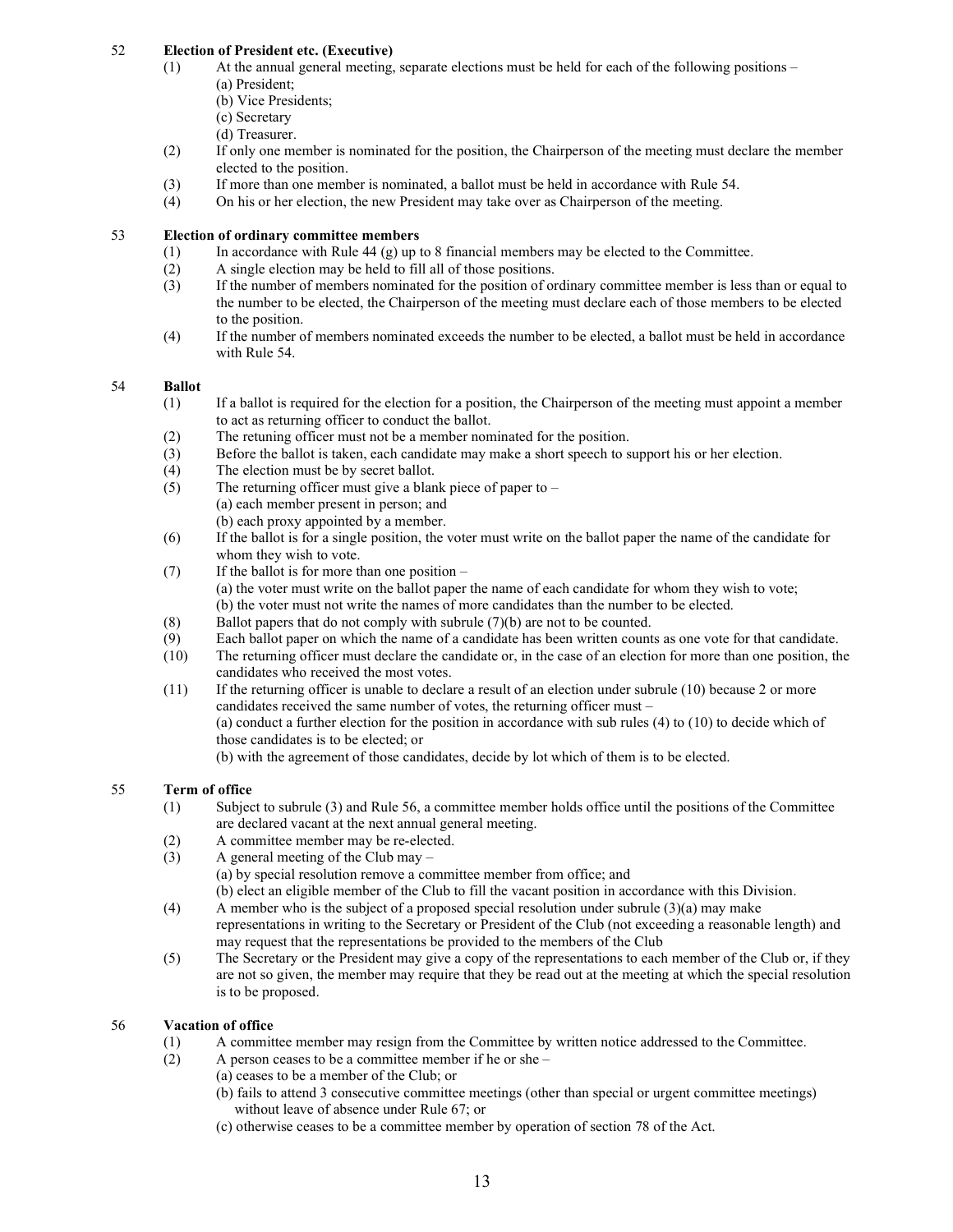# 57 Filling casual vacancies

 (1) The Committee may appoint an eligible member of the Club to fill a position on the Committee that – (a) has become vacant under Rule 56; or

(b) was not filled by election at the last annual general meeting.

- (2) If the position of Secretary becomes vacant, the Committee must appoint a member to the position within 14 days after the vacancy arises.
- (3) Rule 55 applies to any committee member appointed by the Committee under subrule (1) or (2)
- (4) The Committee may continue to act despite any vacancy in its membership.

# Division 4 – Meetings of Committee

# 58 Meetings of Committee

- (1) The Committee must meet at least 8 times in each year at the dates, times and places determined by the Committee.
- (2) The date, time and place of the first committee meeting must be determined by the members of the Committee as soon as practicable after the annual general meeting of the Club at which the members of the Committee were elected.
- (3) Special committee meetings may be convened by the President or by any 4 members of the Committee.

#### 59 Notice of meetings

- (1) Notice of each committee meeting must be given to each committee member no later than 7 days before the date of the meeting.
- (2) Notice may be given of more than one meeting at the same time.
- (3) The notice must state the date, time and place of the meeting.
- (4) If a special committee meeting is convened, the notice must include the general nature of the business to be conducted.
- (5) The only business that may be conducted at the meeting is the business for which the meeting is convened.

#### 60 Urgent meetings

- (1) In cases of urgency, a meeting can be held without notice being given in accordance with Rule 59 provided that as much notice as practicable is given to each committee member by the quickest means practicable.
- (2) Any resolution made at the meeting must be passed by an absolute majority of the Committee.
- (3) The only business that may be conducted at an urgent meeting is the business for which the meeting is convened.

## 61 Procedure and order of business

- (1) The procedure to be followed at a meeting of a Committee must be determined from time to time by the Committee.
- (2) The order of business may be determined by the members present at the meeting.

## 62 Use of technology

- (1) A committee member who is not physically present at a committee meeting may participate in the meeting by the use of technology that allows that committee member and the committee members present at the meeting to clearly and simultaneously communicate with each other.
- (2) For the purpose of this Part, a committee member participating in a committee meeting as permitted under subrule (1) is taken to be present at the meeting and, if the member votes at the meeting, is taken to have voted in person.

#### 63 Quorum

- (1) No business may be conducted at a Committee meeting unless a quorum is present.
- (2) The quorum for a committee meeting is the presence (in person or as allowed under Rule 62) of a majority of the committee members holding office.
- (3) If a quorum is not present within 30 minutes after the notified commencement time of a committee meeting- (a) in the case of a special meeting – the meeting lapses;

 (b) in any other case – the meeting must be adjourned to a date no later than 14 days after the adjournment and notice of the time, date and place to which the meeting is adjourned must be given in accordance with Rule 59.

## 64 Voting

- (1) On any question arising at a committee meeting each committee member present at the meeting has one vote
- (2) A motion is carried if a majority of committee members present at the meeting vote in favour of the motion.
- (3) Subrule (2) does not apply to any motion or question which is required by these Rules to be passed by an absolute majority of the Committee.
- (4) If votes are divided equally on a question, the Chairperson of the meeting has a second or casting vote.
- (5) Voting by proxy is not permitted.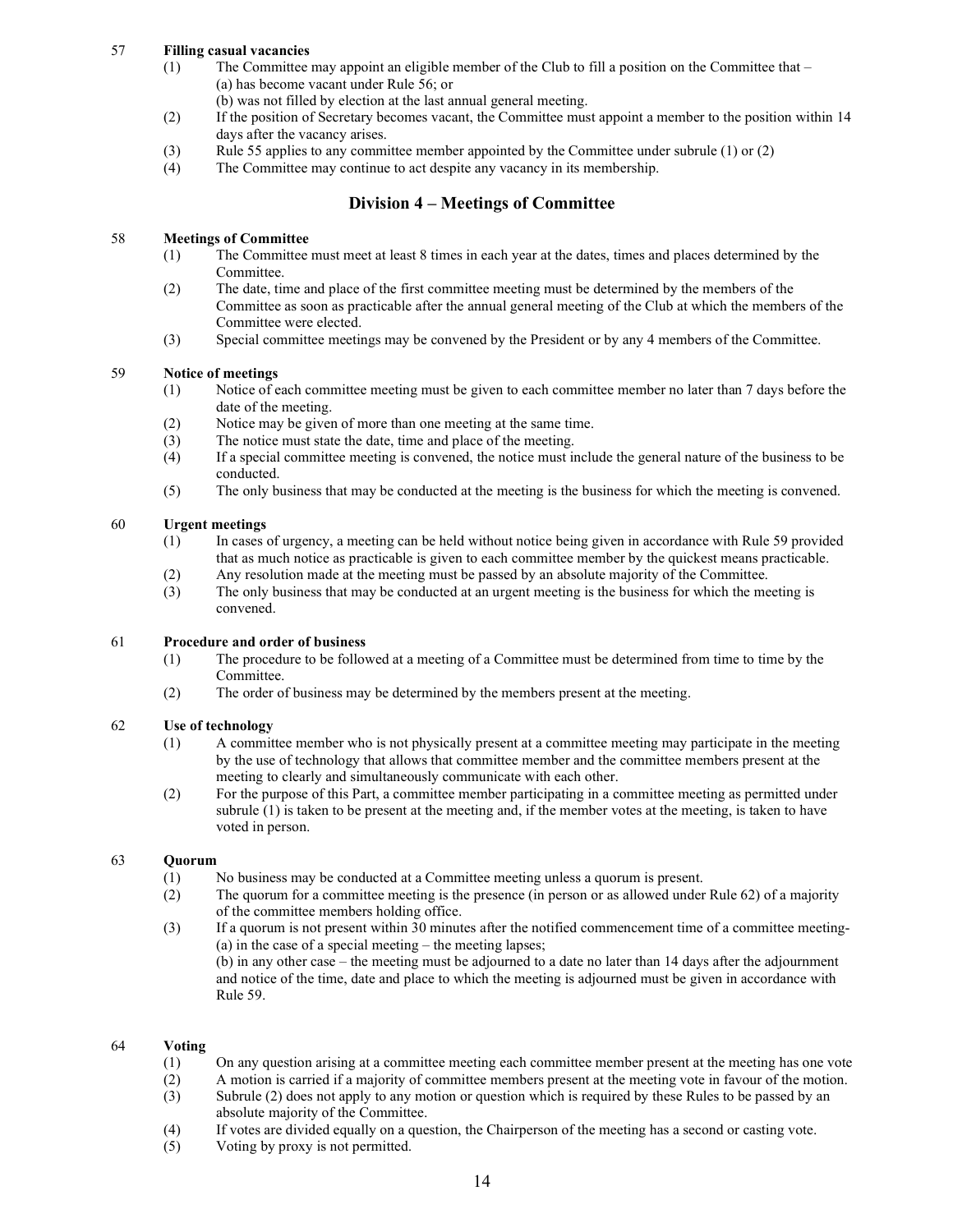#### 65 Conflict of interest

- (1) A committee member who has a material personal interest in a matter being considered at a committee meeting must disclose the nature and extent of that interest to the Committee.
- (2) The member must
	- (a) must not be present while the matter is being considered at the meeting; and (b) must not vote on the matter.
	- (3) This rule does not apply to a material personal interest
		- (a) that exists only because the member belongs to a class of persons for whose benefit the Club is established; or
		- (b) that the member has in common with all, or a substantial proportion of, the members of the Club.

#### 66 Minutes of meeting

- (1) The Committee must ensure that minutes are taken and kept of each committee meeting.<br>
(2) The minutes must record the following  $-$
- The minutes must record the following  $-$ 
	- (a) the names of the members in attendance at the meeting;
	- (b) the business considered at the meeting;
	- (c) any resolution on which a vote is taken and the result of the vote;
	- (d) any material personal interest disclosed under Rule 65.

#### 67 Leave of absence

- (1) The Committee may grant a committee member leave of absence from committee meetings for a period not exceeding 3 months.<br>(2) The Committee must
- The Committee must not grant leave of absence retrospectively unless it is satisfied that it was not feasible for the committee member to seek the leave in advance.

# PART 6 – FINANCIAL MATTERS

#### 68 Source of funds

 The funds of the Club may be derived from joining fees, annual subscriptions, donations, fund-raising activities, grants, interest and any other sources approved by the Committee.

#### 69 Management of funds

- (1) The Club must open an account with a financial institution from which all expenditure of the Club is made and into which all of the Club's revenue is deposited.
- (2) Subject to any restrictions imposed by a general meeting of the Club, the Committee may approve expenditure on behalf of the Club.
- (3) The Committee may authorise the Treasurer to expend funds on behalf of the Club (including by electronic funds transfer) up to a specified limit without requiring approval from the Committee for each item on which funds are expended.
- (4) All cheques, drafts, bills of exchange, promissory notes and other negotiable instruments must be signed by 2 Committee members, one being either the President, Secretary or Treasurer
- (5) All funds of the Club must be deposited into the financial account of the Club no later than 5 working days after receipt.
- (6) With the approval of the Committee, the Treasurer may maintain a cash float provided that all money paid from or paid into the float is accurately recorded at the time of the transaction.

## 70 Financial records

- (1) The Club must keep financial records that
	- (a) correctly record and explain its transactions, financial position and performance; and''
	- (b) enable financial statements to be prepared as required by the Act.
- (2) The Club must retain the financial records for 7 years after the transactions covered by the records are completed.
- (3) The Treasurer must keep in his or her custody, or under his or her control
	- (a) the financial records for the current financial year; and'
	- (b) any other financial records as authorised by the Committee.

#### 71 Financial statements

 (1) For each financial year, the Committee must ensure that the requirements under the Act relating to the financial statements of the Club are met.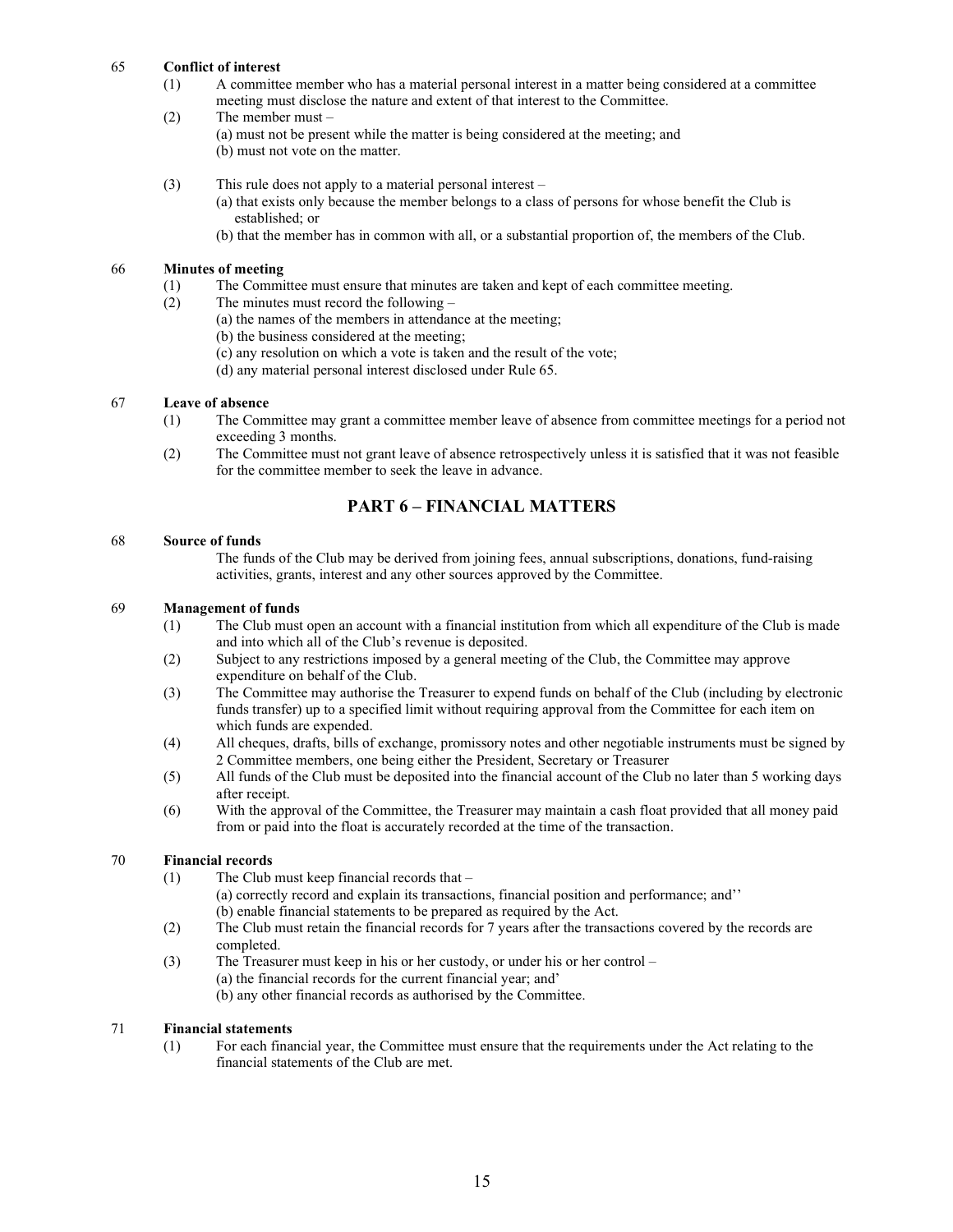# 71 Financial statements (cont)

- (2) Without limiting subrule (1), those requirements include
	- (a) the preparation of the financial statements;
		- (b) if required, the review or auditing of the financial statements;
		- (c) the certification of the financial statements by the Committee;
		- (d) the submission of the financial statements to the annual general meeting of the Club;
		- (e) the lodgement with the Registrar of the financial statements and accompanying reports, certificates, statements and fee.

# PART 7 - GENERAL MATTERS

# 72 Common seal

- (1) The Club may have a common seal.
- (2) If the Club has a common seal
	- (a) the name of the Club must appear in legible characters on the common seal;
	- (b) a document may only be sealed with the common seal by the authority of the Committee and the sealing must be witnessed by the signatures of two committee members;
	- (c) the common seal must be kept in the custody of the Secretary.

# 73 Registered address

The registered address of the Club is

- (a) the address determined from time to time by resolution of the Committee; or
- (b) if the Committee has not determined an address to be the registered address the postal address of the Secretary.

# 74 Notice requirements

- (1) Any notice required to be given to a member or a committee member under these Rules may be given (a) by handing the notice to the member personally; or
- (b) by sending it by post to the member at the address recorded for the member on the register of members; or
	- (c) by email or facsimile transmission.
	- (2) Subrule (1) does not apply to notice given under Rule 60.
	- (3) Any notice required to be given to the Club or the Committee may be given
		- (a) by handing the notice to a member of the Committee; or
			- (b) by sending the notice by post to the registered address; or
		- (c) by leaving the notice at the registered address; or
		- (d) if the Committee determines that it is appropriate under the circumstances
			- (i) by email to the address of the Club or the Secretary; or
			- (ii) by facsimile to the facsimile number of the Club.

## 75 Custody and inspection of books and records

- (1) Members may on request inspect free of charge
	- (a) the register of members;
	- (b) the minutes of general meetings;
	- (c) subject to sub rule (2), the financial records, books, securities and any other relevant document of the Club, including minutes of Committee meetings.
- (2) The Committee may refuse to permit a member to inspect records of the Club that relate to confidential, personal, employment, commercial or legal matters or where to do so may be prejudicial to the interests of the Club.
- (3) The Committee must on request make copies of these rules available to members and applicants for membership free of charge.
- (4) Subject to subrule (2), a member may make a copy of any of the other records of the Club referred to in this rule and the Club may charge a reasonable fee for provision of a copy of such a record.
- (5) For the purposes of this rule  $-$

relevant documents means the records and other documents, however compiled, recorded or stored, that relate to the incorporation and management of the Club and includes the following –

- (a) its membership records; (b) its financial statements;
- (c) its financial records;
- (d) records and documents relating to transactions, dealings, business or property of the Club.

## 76 Winding up and cancellation

- (1) The Club may be wound up voluntarily by special resolution.
- (2) In the event of the winding up or the cancellation of the incorporation of the Club, the surplus assets of the Club must not be distributed to any members or former members of the Club.